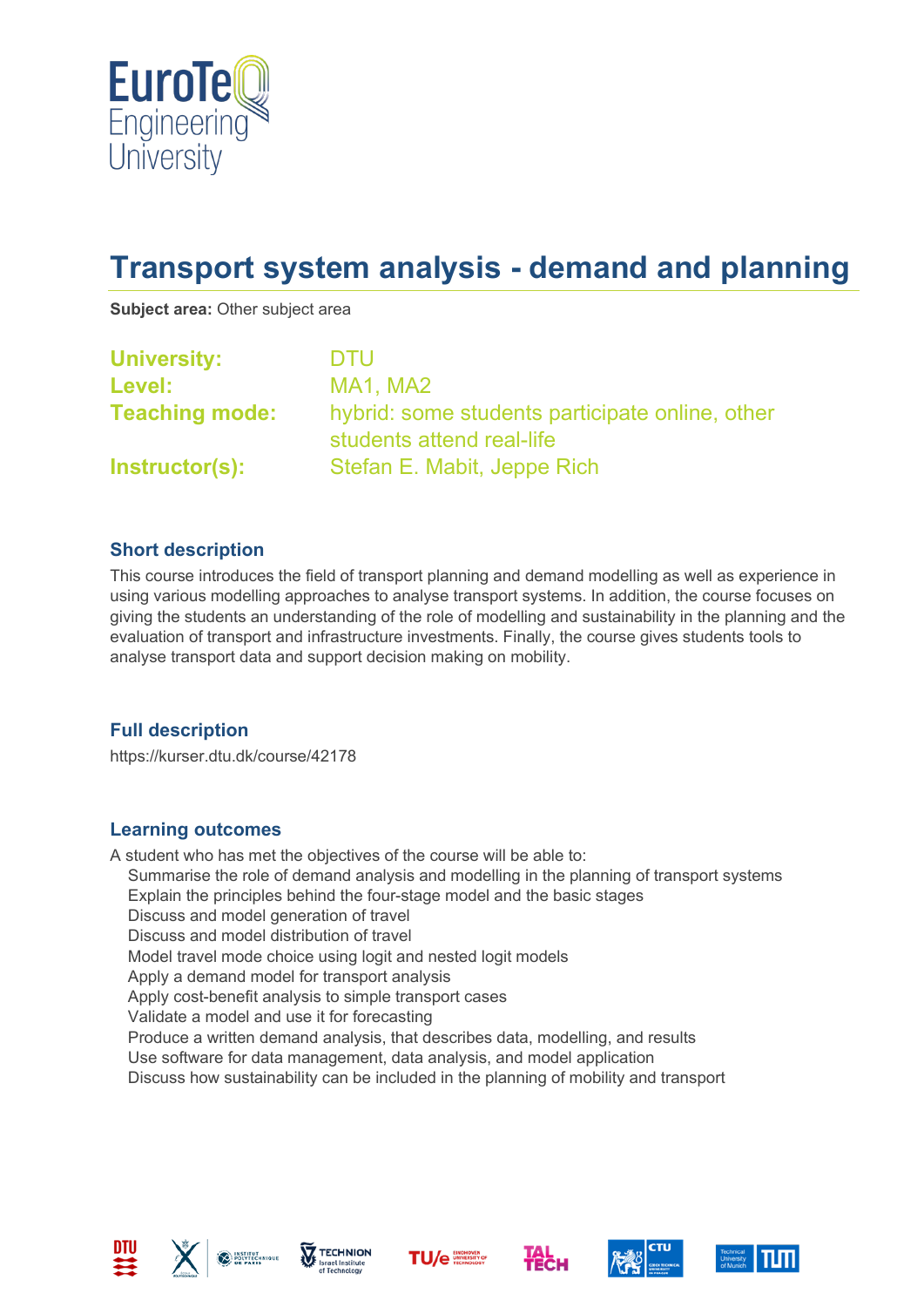

## **General information**

| <b>Contact hours per week:</b> | $\overline{4}$                                                                                                       |  |  |
|--------------------------------|----------------------------------------------------------------------------------------------------------------------|--|--|
| <b>Total workload:</b>         | 140 (in student hours for the whole course)                                                                          |  |  |
| <b>ECTS credits:</b>           | 5                                                                                                                    |  |  |
| Language:                      | English                                                                                                              |  |  |
| <b>Course start date:</b>      | 29 August 2022                                                                                                       |  |  |
| <b>Course end date:</b>        | 02 December 2022                                                                                                     |  |  |
| Add. info about start date:    | We start lectures on Wednesday 31/8                                                                                  |  |  |
| Weekly teaching day/time:      | Lectures and exercises are Wednesdays 13-17                                                                          |  |  |
| Time zone:                     | CET (Denmark, Germany, France, Netherlands, Switzerland, Czech<br>Republic)                                          |  |  |
| <b>Further information:</b>    |                                                                                                                      |  |  |
| <b>Prerequisites:</b>          | <b>Introduction</b><br>description<br>statistics,<br>to<br>at<br>see<br>https://kurser.dtu.dk/course/2021-2022/42178 |  |  |
| <b>Activities and methods:</b> | Lectures, Group work, Self-study, Exercises                                                                          |  |  |
| <b>Presence on campus:</b>     |                                                                                                                      |  |  |

### **Final examination**

| Form:                        | oral             |
|------------------------------|------------------|
| Date:                        | 19 December 2022 |
| Location/format:             | online           |
| <b>Re-sit possibility:</b>   | yes              |
| <b>Transcript available:</b> | end of semester  |
| Add. info/requirements:      |                  |

### **Registration**

To register for this course, follow the registration requirements of your **home university** as specified here: [www.euroteq.eu/courses-registration.](http://www.euroteq.eu/courses-registration)

# **Administration**

**Number of places:** 20